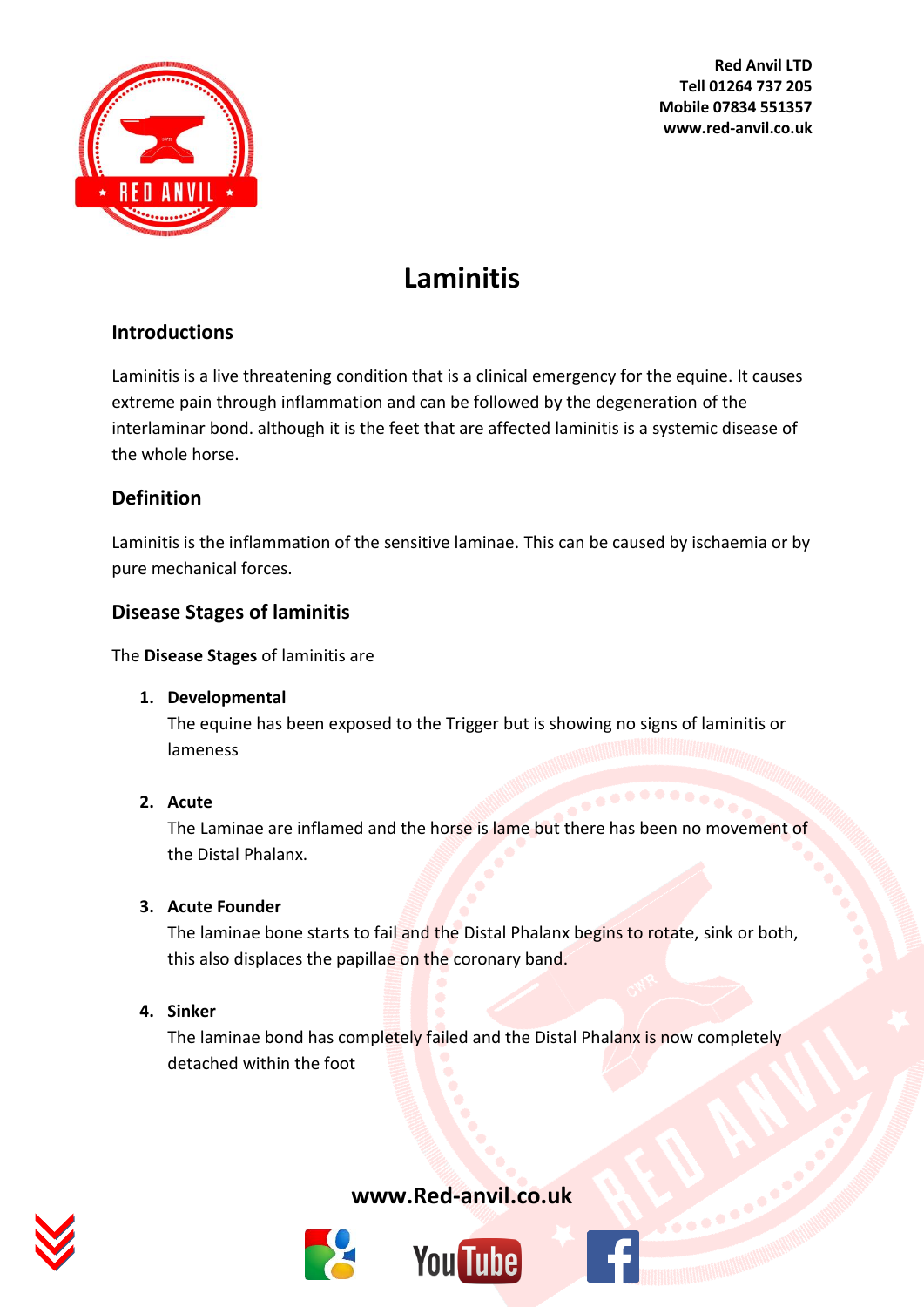



## **5. Chronic Founder**

#### **Type 1**

Movement of the distal phalanx has stopped and an abnormal hoof can be present. There can be a laminal wedge and abnormal heel growth, on X-Rays the Distal Phalanx shows rotation but no change in shape.

#### **Type 2**

Reorientation of Distal Phalanx can be seen and there is remodelling to the distal tip of the bone.

## **Types & Theory`s of laminitis**

There are 4 theory of laminitis that all fit into 2 types

#### The 2 **Types** are

- $\frac{1}{2}$  Systemic This type is caused by ischaemia to the laminae corium
- $\frac{1}{\sqrt{2}}$  Mechanical via trauma and stress to the laminae.

#### The 4 **Theory's** are

- $\downarrow$  Vascular
- $\pm$  Toxic
- $\blacksquare$  Metabolic
- $\blacksquare$  Mechanical

## **Anatomy**

The anatomical structures involved with laminitis are;

- **E** Sensitive Laminae (Dermal Laminae)
- $\downarrow$  Insensitive Laminae (Epidermal Laminae)
- $\overline{\phantom{a}}$  Distal Phalanx
- $\leftarrow$  Pipillae
- **←** Capillary Beds
- $\overline{\phantom{a}}$  AVA's
- $\downarrow$  DDFT





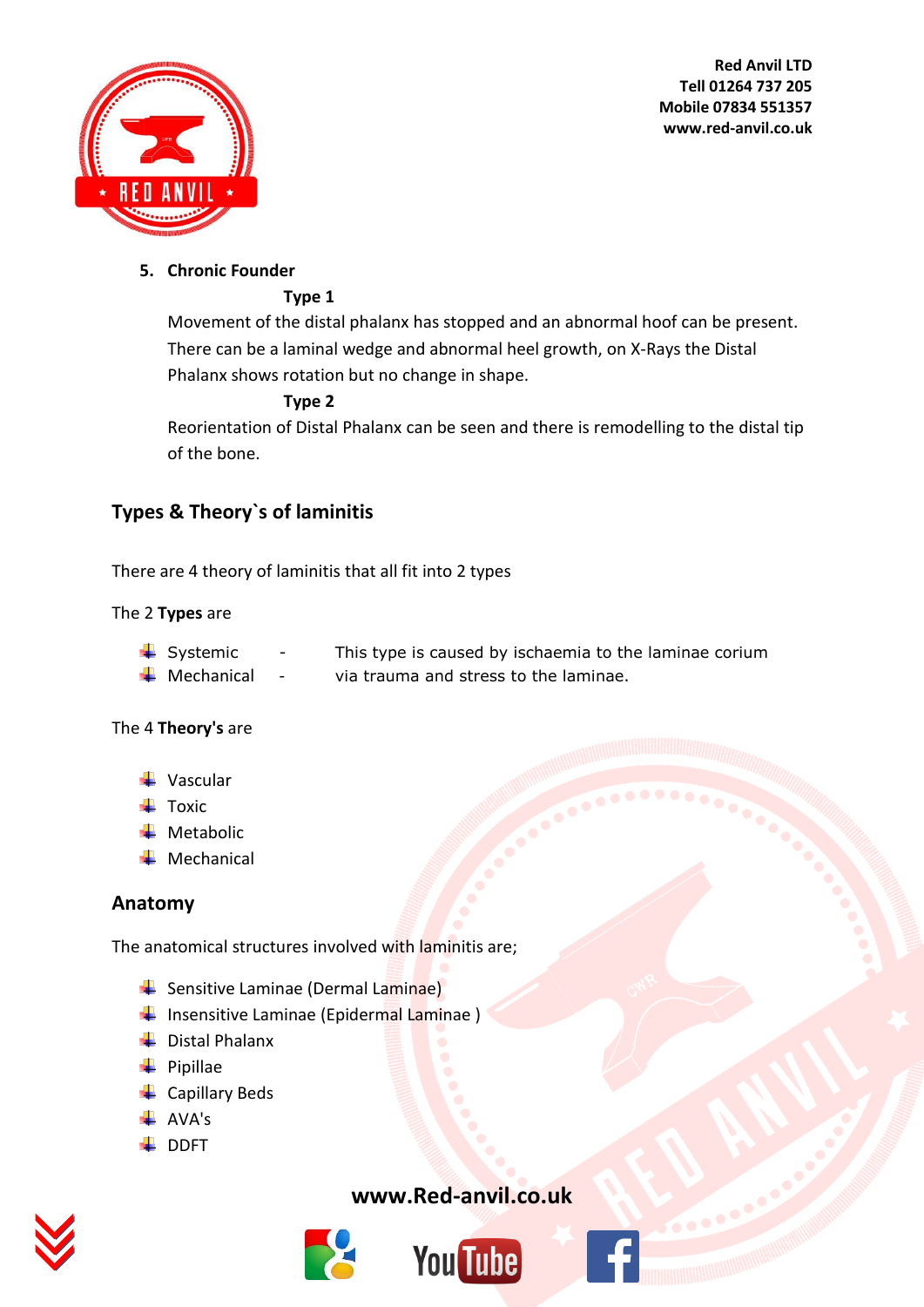

## **Causes**

There are many causes of laminitis including

#### **Over eating of grain (Carbohydrate overload)**

The Over eating of grains such as Wheat, Corn & Barley can cause laminitis in horses, however different horses will have different tolerance levels. The over eating of grain causes an increase in lactic acid producing bacteria and a reduction in PH levels. this results in the release of Endotoxins.

#### **Ingestion of cold water**

It is thought that if an overheated horse drinks a larger amount of cold water then it irritates the stomach and intestines.

#### **Severe systemic infection**

Sever systemic infection can be caused by a mare that has just given birth retaining the placenta. (Laminitis in these cases is usually more serious).

#### **Obesity and ingestion of lush grass**

Horses that are affected are usually over weight and have a large crest. Welsh ponies, Shetlands and generally Fat horses of all breads can be susceptible to the disease. It is also said that lush grass in spring and frozen grass release toxins when eaten triggering laminitis.

#### **Drug related**

Laminitis can be triggered by injections such as corticosteroids because they cause the blood vessel in the foot to contract.

#### **Stress**

Long journeys or placing an animal under high stress from competition, however it is more commonly due to an inappropriate feeding and management.

#### **Pituitary Cancer [\(Cushing's Disease\)](http://www.horsechannel.com/horse-health/equine-cushings-disease-24321.aspx)**

This type of cancer is more commonly found in old ponies and may lead to laminitis.

#### **Concussion**

Concussion can cause mechanical laminitis by the repeated uses of a horse on hard surfaces, this happens because the laminae are pushed beyond their structural capabilities and fail.





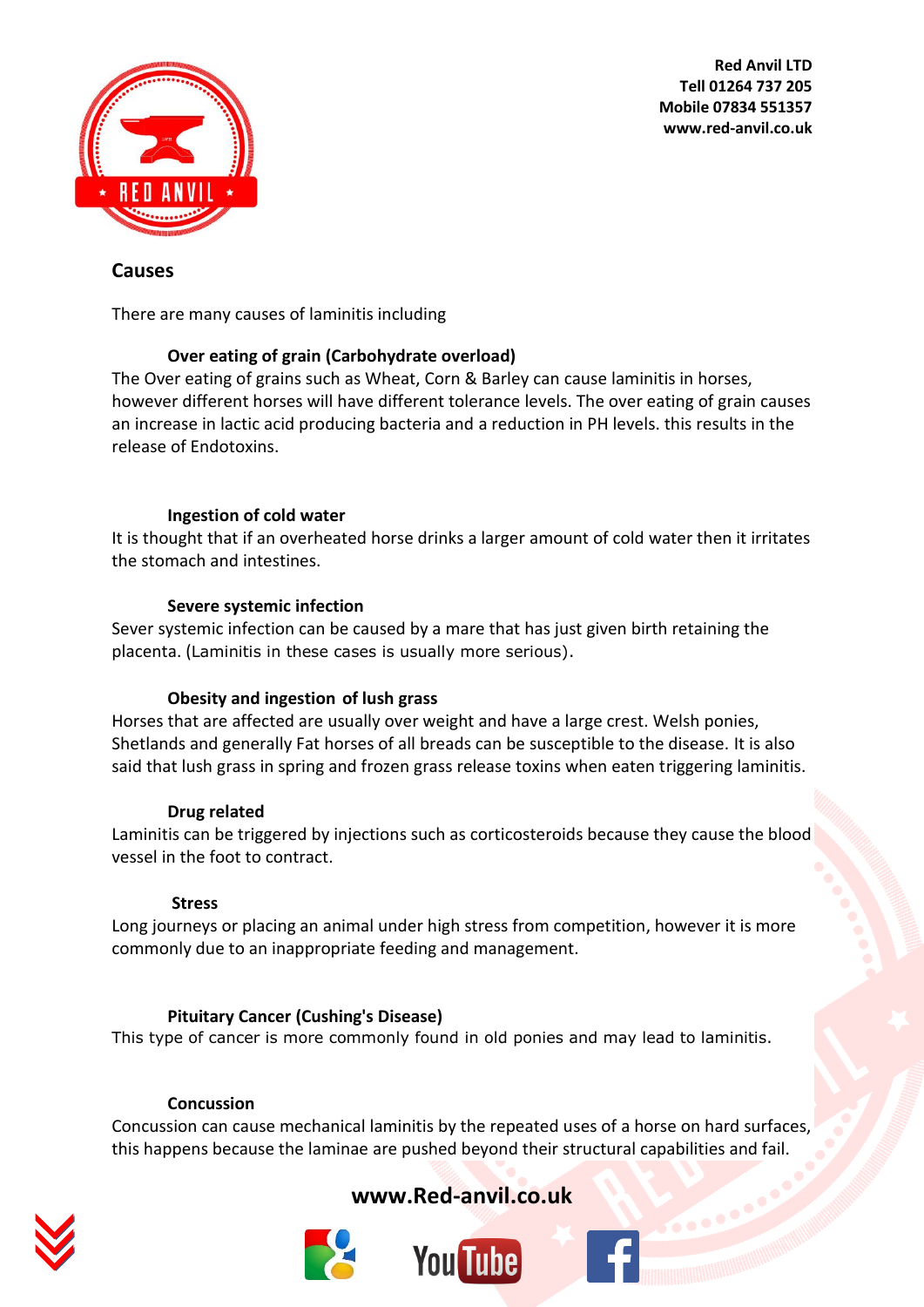



#### **Poor or irregular farriery**

If a horse is left badly trimmed with an incorrect Medial/Lateral balance or the hoof wall is excessively trimmed away, then mechanical laminitis can result. Also if a horse is left with long toes a overlong leaver arm can also cause mechanical laminitis.

#### **Alteriovenous Anatomosis (AVA Shunts)**

An AVA is a vessel that connects an Artery to a Vein. during laminitis more blood is pumped to the foot but is bypassed away from the capillary beds by the AVA's starving them from oxygen. this is due to hormones in the blood causing them to contract.

\* Laminitis may also be triggered by other health factors/diseases such as:

- $\ddot{\bullet}$  Toximia-pneumonia
- **↓** Diarrhoea
- $\leftarrow$  Colic
- $\leftarrow$  Endometritis

## **Clinical Signs**

**Acute** laminitis can be seen by.

- $\frac{1}{\sqrt{2}}$  A laminitis stance
- $\downarrow$  Lameness
- $\bigstar$  Heat & swelling
- $\leftarrow$  A bounding digital pulse
- $\leftarrow$  Dip in the Coronary Band (if foundered)
- $\frac{1}{\sqrt{2}}$  Reluctant to move
- $\leftarrow$  Fast Rate of respiration and pulse

**Chronic** laminitis can be seen by

- $\overline{\phantom{a}}$  Brushing on the sole from the tip of P3
- $\frac{1}{\sqrt{2}}$  radio graphical Changes within the foot
- $\leftarrow$  reorientation of the Distal Phalanx
- $\frac{1}{\sqrt{2}}$  Diverging Growth rings
- $\leftarrow$  Laminal Wedge



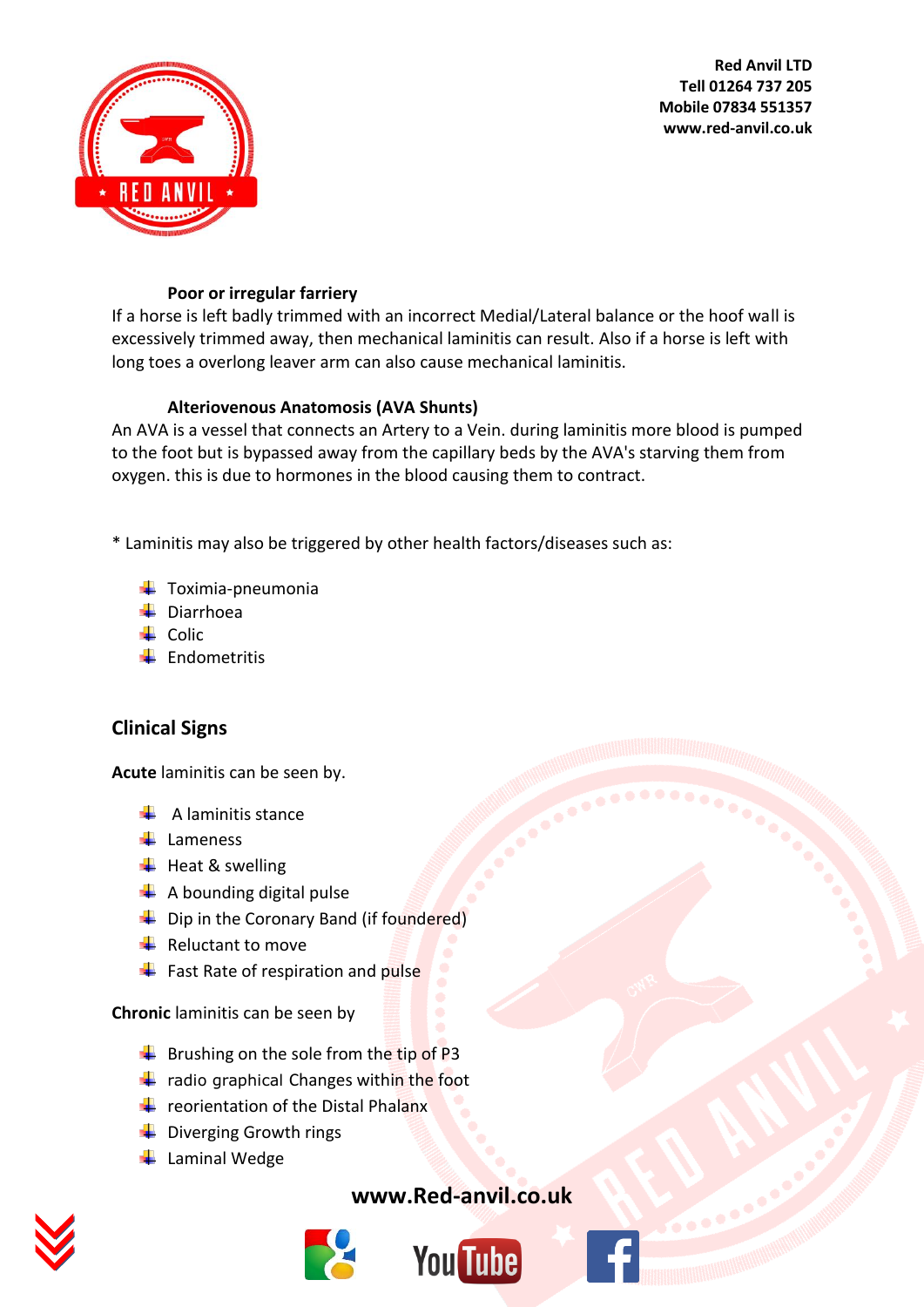

## **Diagnosis**

The Diagnosis of Laminitis can be done by observing the clinical signs above along with X-Rays of the foot.

## **X-Rays**

X-Rays are normally taken 48-72 Hours after the acute onset on laminitis, X-rays allow for the vet/farrier to view and measure the orientation of the Distal phalanx with in the foot. With correctly marked radiographs a comparison between the angle of the hoof wall and the angle of the distal phalanx measured along with any sinker distance that may have occurred.

Markers needed foe an accurate diagnosis are

- $\downarrow$  A wire marker on the Dorsal Wall starting at the coronary band and travelling distally and of a known length
- $\ddot{\bullet}$  a pin 1cm palmar/planter from the point of the frog

These 2 markers allow for the sinker distance to be measured as well as the angle of rotation,

## **Sinker Distance**

The sinker distance is measured by measuring the distance from the top of the wire marker to the tip of the Distal phalanx. A normal measurement would be between 0cm-10cm, anything over this distance is classed as a sinker.

## **Rotation Angle**

The rotation angle is measured by taking an angle measurement of the wire marker on the dorsal wall agents the angle of the Distal Phalanx within the foot.





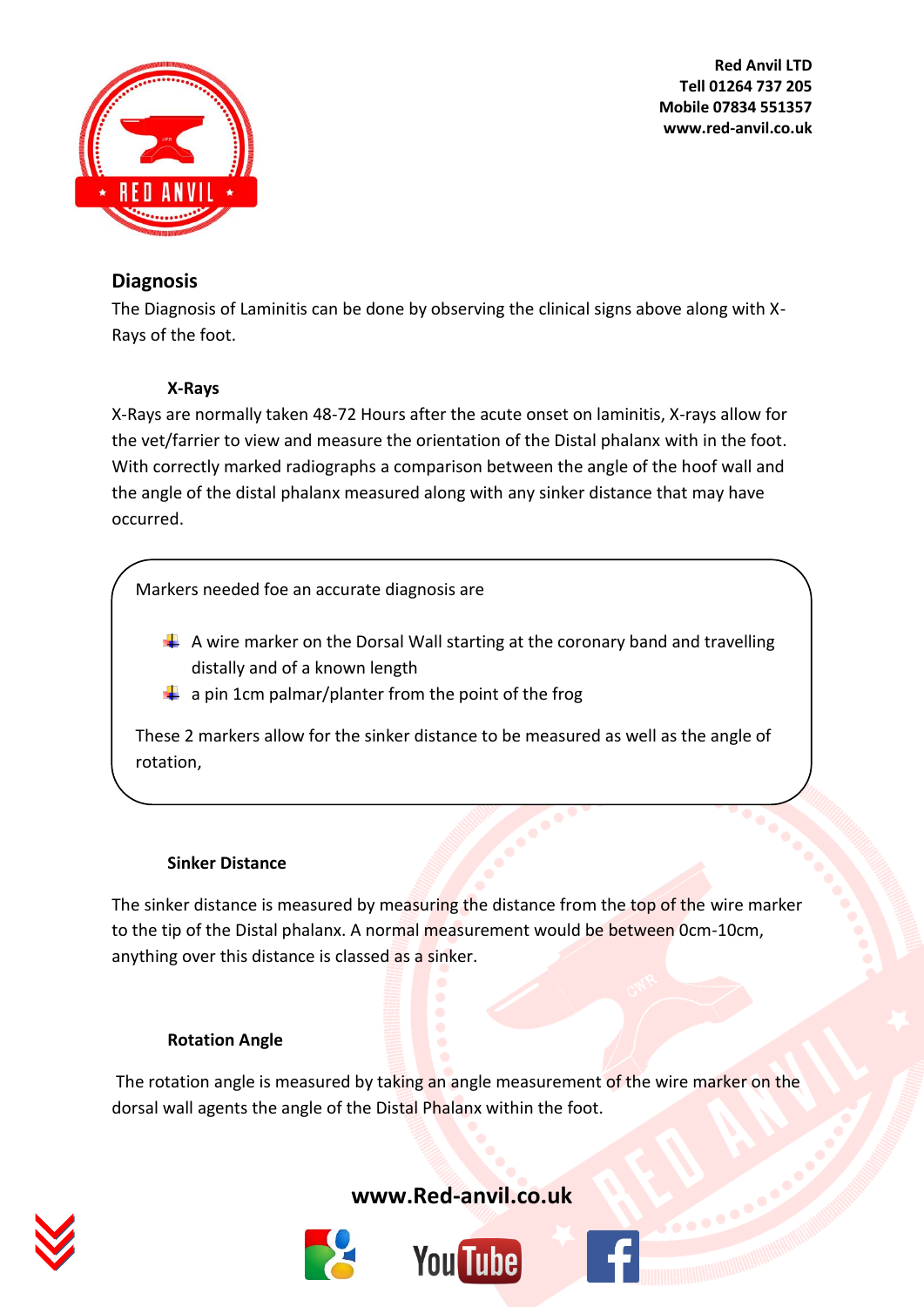

#### **Chronic X-Rays**

The Chronic laminitis foot can also be x-rayed to measure rotation and to assess what type of chronic founder stage the horse is at.

| Type 1 | $\overline{\phantom{a}}$ | <b>Reorientation of the Distal Phalanx</b>               |
|--------|--------------------------|----------------------------------------------------------|
| Type 2 | $\sim$                   | <b>Reorientation &amp; remodelling of Distal Phalanx</b> |

## **Treatment**

Laminitis is a life threatening condition that is a clinical emergency for the equine and a veterinarian must be called.

As laminitis is most commonly a systemic condition it is vital to treat the medical cause of laminitis before the horse lameness will improve, Depending on what stage of laminitis the horse is at will change the treatment plan for both vat and Farrier.

## **Farrier Acute Treatment**

As the horse is undergoing a very painful inflammation of the laminal bond and the pull of the deep digital flexor tendon is trying to rip the laminal boned apart the first aim is to try and support the distal phalanx.

The steps to be taken are for Acute Fonder

## **First 12h-48h Non traumatic frog support shoe**

This is done by not removing the shoes within the first 24h and placing a Lilly pad or a role of vet rap under the frog to mechanically oppose the rotation of the distal phalanx, if the feet are overdue for trimming then it may not be possible to nail a shoe on, the use of a glue on heart bar is the best course of action . (a nail on shoe is not used because it is too painful for the horse.)

The Owner can also be advised to reduce the feed to just hay and water and provide a clean soft bed for the horse





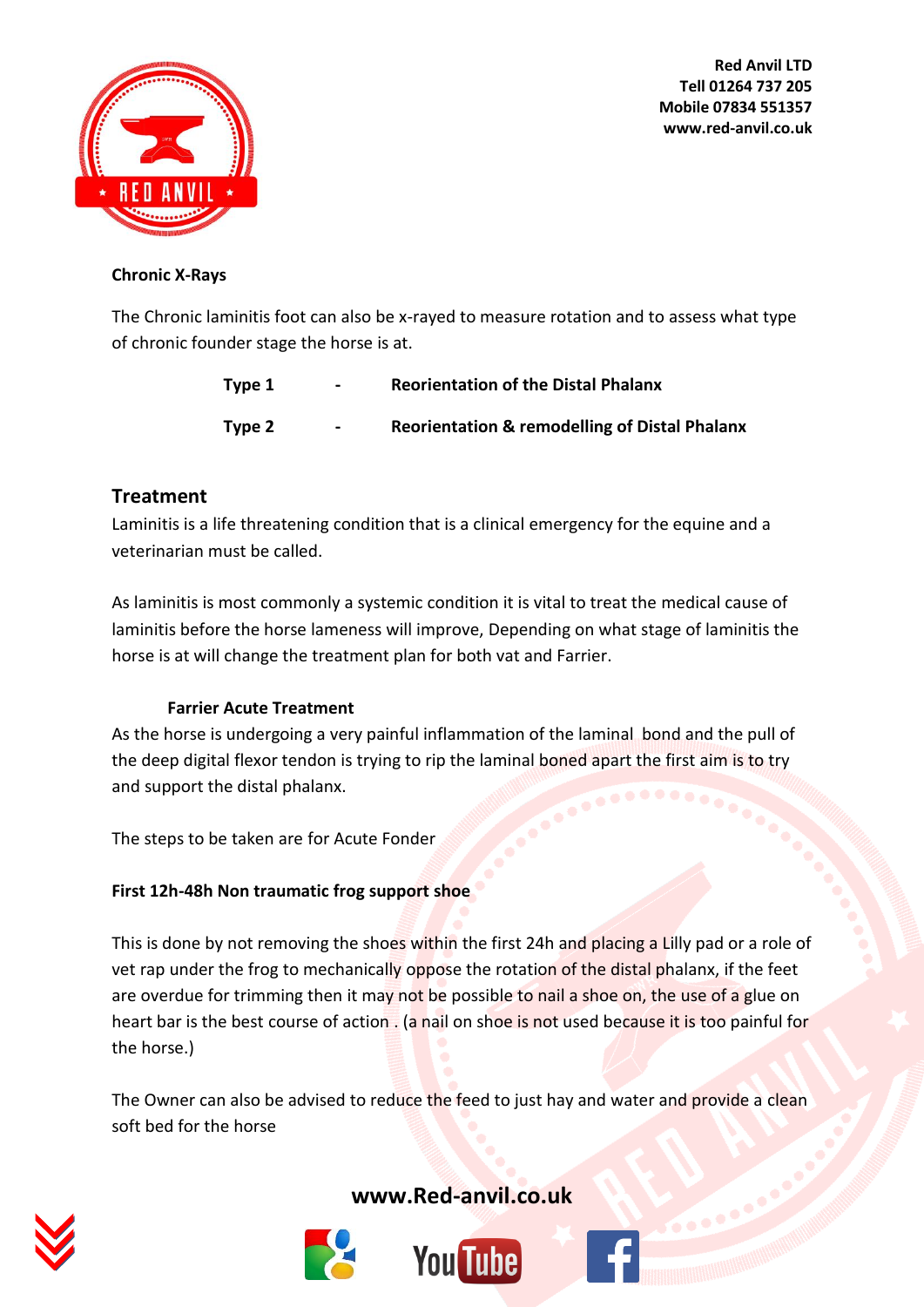

## **Founder Treatment (after 48h)**

Once the Distal Phalanx had stopped rotating then the mechanical support can be readdressed, it is most likely that the horse will require a full support shoe (heart bar) to take as much weight off the wall as possible.

Some key point of fitting a heat bar are

- $\bigstar$  Well marked Radiographs must be used
- $\ddot$  The tang of the Heart bar must end 1/8" behind the centre of rotation
- $\downarrow$  The tang of the heart bar must not apply positive pressure to the frog
- $\ddot{\bullet}$  The tang must not be point loading the frog.
- $\downarrow$  The tang must be past the centre of rotation so not to restrict the arterial supply

#### **Veterinarian Treatment (12h-48h)**

The veterinarian can prescribe pain relief drugs and advise on changes in diet. the veterinarian can also investigate the cause of the laminitis attack and aid in the removal and treatment of the cause.

#### **Chronic Founder**

Once the foot is stabilised within the foot and there is no more risk of rotation of the distal phalanx then the restoration of the foot can begin,

The Key points for showing Chronic fonder are

- Restore the mechanical function of the foot
- Restore the Hoof Pastern Axis (HPA)
- $\frac{1}{2}$  Prevent Pressure Build up

The Chronic Founder foot normally has a large laminal wedge caused by the pipillae at the coronary band